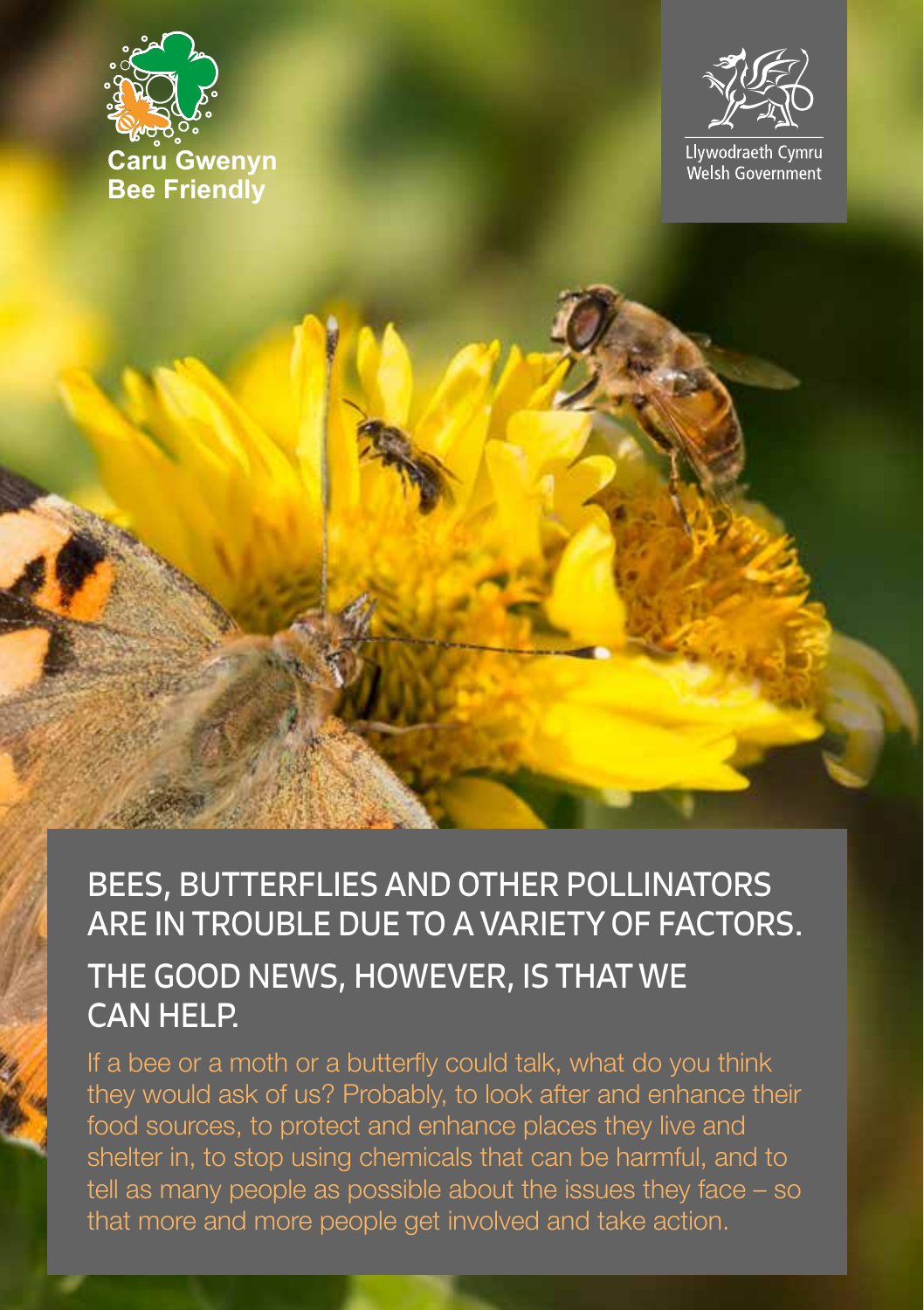In 2013, the Welsh Government launched an action plan to protect pollinators in Wales, called the Action Plan for Pollinators<sup>1</sup>. A Taskforce group of organisations and individuals was set up to implement the action plan.

The Task Force's new **Bee Friendly** scheme aims to help all our pollinators by creating a nation of Pollinator-Friendly communities and organisations.

**Bee Friendly** is a **brand** new initiative aimed at communities and community organisations, schools, public bodies, town and community councils, businesses, universities and colleges, places of worship... and many other organisations, all around Wales.

We think it is the first co-ordinated national scheme of its kind and has at its heart – making Wales a Pollinator-Friendly country.







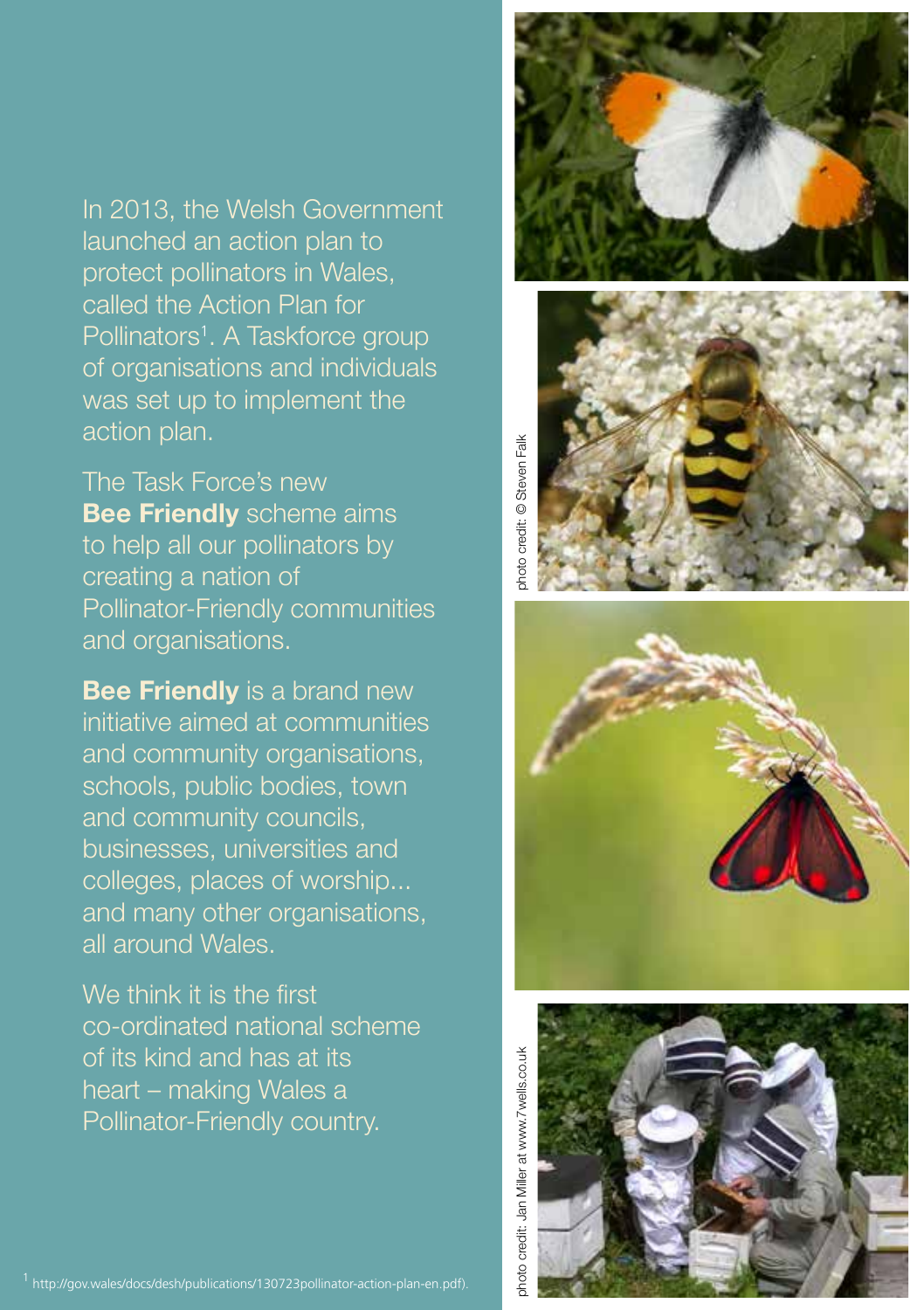# IS IT ONLY BEES THEN?

No – all pollinators are included.

Pollinators include honey bees, bumble bees and solitary bees, some wasps, butterflies, moths and hoverflies, and some beetles and flies.

Although the scheme is called Bee Friendly, we want people to take action to help all our pollinators, and not just bees.

Join with us in taking action on 4 main themes, to create a nation of Pollinator- Friendly communities and organisations.

#### The Four Goals for Bee Friendly are:

- **1. Food –** providing pollinator-friendly food sources in your area
- **2. Five Star accommodation –** providing places for insect pollinators to live
- **3. Freedom from pesticides and herbicides –** committing to avoid chemicals that harm pollinators
- **4. Fun –** involving all the community and telling people why you are helping pollinators.

## **SUSTAINABLE** MANAGEMENT OF NATURAL RESOURCES

The Welsh Government's Natural Resources Policy Statement recognises pollinators are in decline and this risks our capacity to produce food, timber and fibre. Providing more urban green infrastructure and better lowland habitat measures are priorities. Managing green spaces and taking other action to support pollinators is an example of the Sustainable Management of Natural Resources in practice.

Taking action under the four Bee Friendly themes will deliver multiple economic, social and environmental benefits for local communities and contribute to the wellbeing goals under the Wellbeing of Future Generations (Wales) Act 2015.

So if you would like to live in a **Bee Friendly** Town or Community, or work for Bee Friendly Business, or study at Bee Friendly School, University or College for example, then read on to find out more about our fun new scheme.

**Together we can make a real difference to pollinators in Wales as we aim to become the first Pollinator-Friendly nation in the world!**